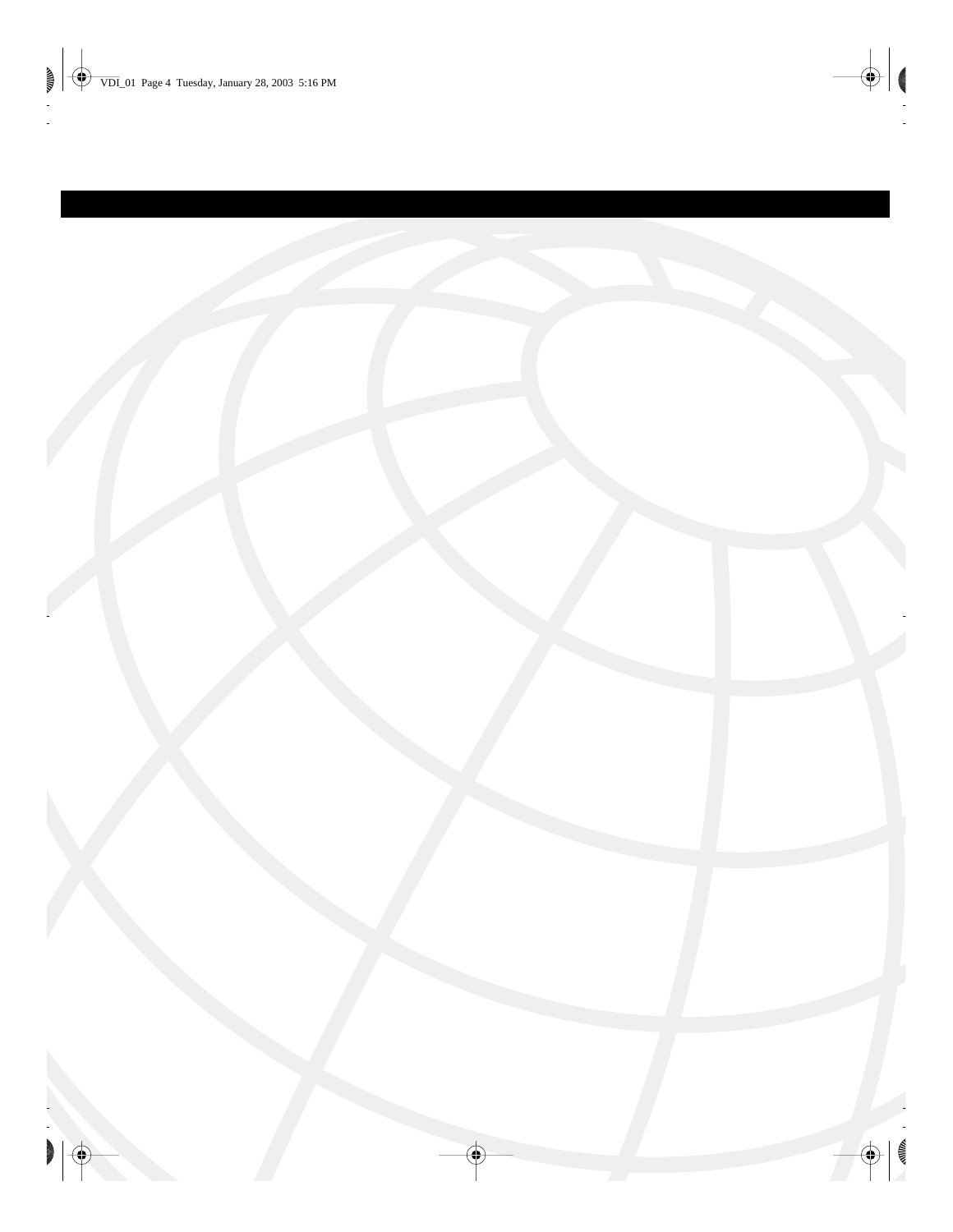# **C H <sup>A</sup> <sup>P</sup> <sup>T</sup> <sup>E</sup> <sup>R</sup> 1**

# **The State of Voice Communications**

Most telephony books either begin with a history of telecommunications, or have a chapter dedicated to the subject. There is generally a discussion of the United States telephone provider monopoly, and the subsequent government intervention that created the Regional Bell Operating Companies (RBOCs). This is generally followed by a discussion of government regulations in the telephone industry, within the United States and other countries, as well.

In this book, the preceding paragraph is about the most you will see on telecom history and regulations. This is a technology book—not a history or legal book. Leave it to the lawyers to sort out legal issues in the fast-changing telecom regulatory environment. The aim of this book is to help you understand the underlying technologies of two different worlds, and minimize the obstacles you will encounter along the path to integrating your voice and data networks.

After reading this chapter, you should have a good understanding of the voice communications services currently available in traditional telephony environments. It is important that you understand the telephony features you may be required to support across the voice/data network. It is also important that you understand how these features are provisioned—from the perspective of the telephony equipment at your sites and from the perspective of the voice circuits and services provided by circuit vendors. This chapter is organized into the following sections:

- Telephony Systems
- Trunk Circuit
- Calling Features & Services

# **Telephony Systems**

The focus of the following sections is on the systems that implement calling features and services. The sections are segregated into the following types of telephone systems:

- **Residential**
- On-premise business
- Off-premise Centrex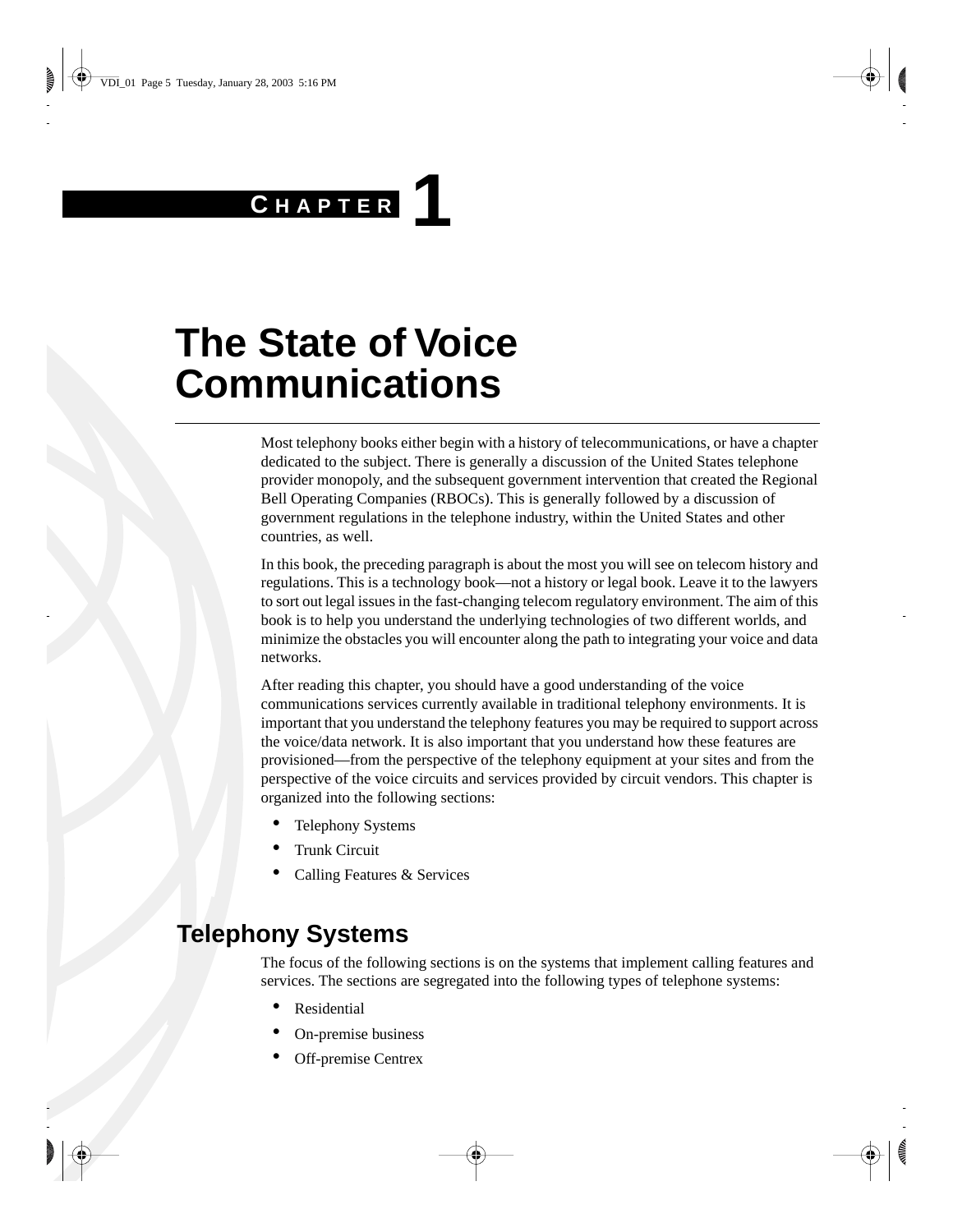## **Residential Systems**

Residential systems are the simplest of the systems described here. The basic elements of the residential telephony system are illustrated in Figure 1-1.

**NOTE** With the widespread adoption of Signaling System #7 (SS7) in the core public phone networks, residential customers have access to many advanced calling features. These features were not available before SS7 was widely adopted among carriers, because there was no standard way to signal the feature requests between different carrier networks. SS7 is explored in Chapter 3, "Signaling System #7."



**Figure 1-1** *Basic Elements of Residential Telephony Systems*

All of the telephone jacks in your house are wired in parallel (similar to the old coaxial Ethernet LANs) with a few pairs of wires. Each phone circuit requires a single wire pair. There is a continuous wired connection from the telephone jacks in your house to the central office (CO). At your house, you use a simple single-line telephone that provides plain old telephone service (POTS). Your telephone only provides a speaker, microphone, ringer, keypad, and a Dual Tone Multi-Frequency (DTMF) generator. The battery power required to power the phone is gleaned from the same wire pair, connected to the CO, that provides the audio path and call signaling. All of the network intelligence comes from the core network switch in the CO. The CO is a secured building, managed by a local exchange carrier (LEC), that terminates physical wires from thousands or tens of thousands of households. To facilitate signal transmission and reduce noise, these wires may have repeaters and/or loading coils (inductors that block high-frequency signals) placed anywhere along the path between your house and the CO.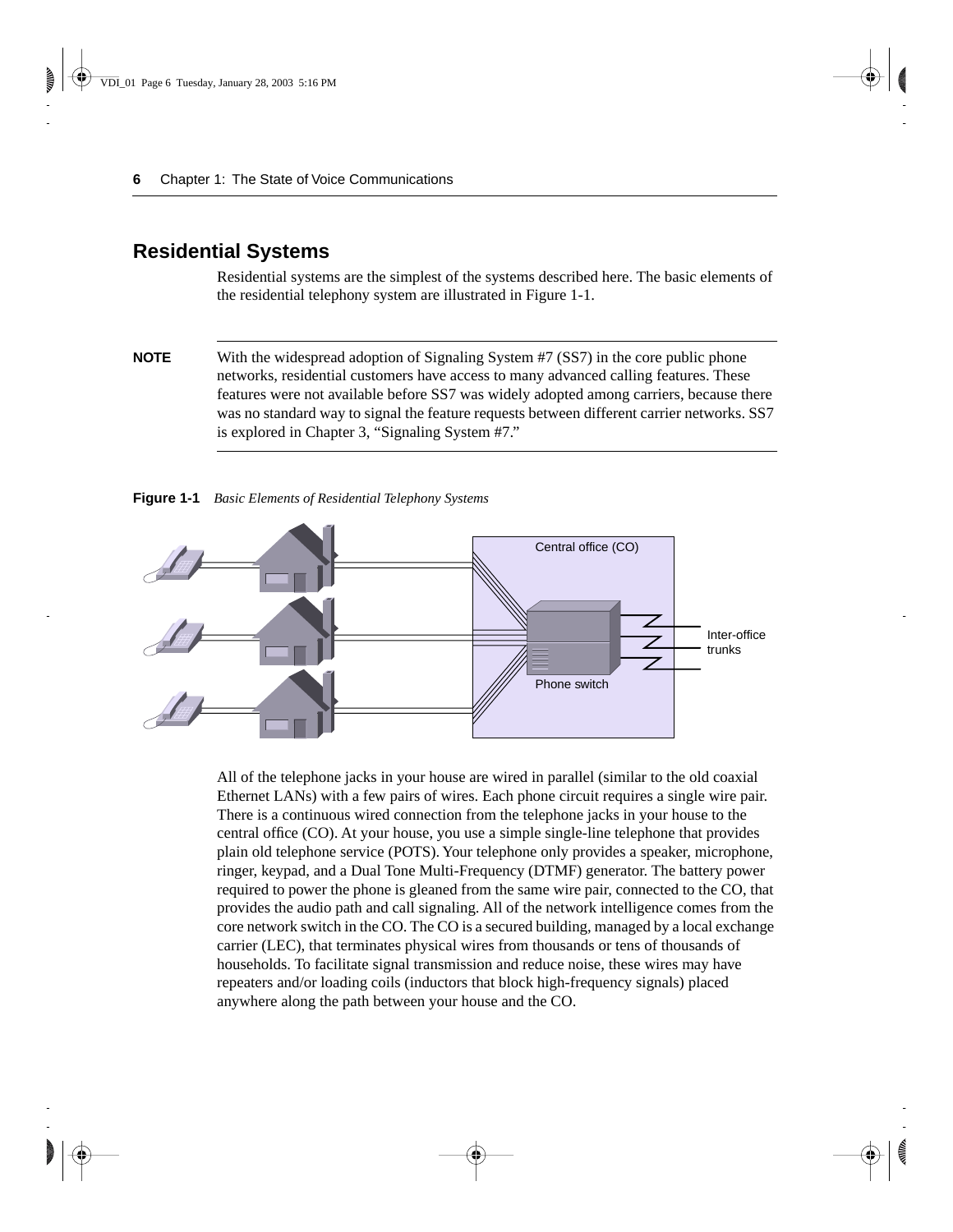In addition to the wire terminations, the CO has trunks to other COs and tandem switching nodes in the carrier's network. The residential wires, business wires, and the interoffice trunks (for example, voice circuits between telephone switches in the carrier's network) terminate on large voice switches made by a few vendors. If you have ever configured ISDN on a Cisco router, the **ISDN switch-type** command identifies the type of switch in the CO—examples include 5ess and dms100.

# **On-Premise Business Systems**

Businesses and other organizations have more complex telecommunications needs than residential customers, because there are more people to consider and because there is a greater focus on personal productivity. Just as businesses can vary greatly in size and communications requirements, the systems to support these businesses vary greatly.

Figure 1-2 provides a voice network overview of a typical organization with multiple sites. The sites are typically connected via tie lines that provide a dedicated physical path for calls between the sites. These dedicated circuits are less expensive to use than paying for public switched calls between sites. At least one of these sites must have trunks to the Public Switched Telephone Network (PSTN). It is a good idea to have at least one analog POTS phone at each site directly attached to the PSTN (that is, not going through a private voice switch) to maintain communications during emergencies like long power outages or voice switch failure.

On-premise business telephony systems may be composed of the following elements:

- Business telephones
- Analog devices
- Key System Units (KSUs) and hybrids
- Private Branch Exchanges (PBXs)
- Automatic Call Distributors (ACDs)
- Interactive Voice Response (IVR) units
- Voice mail and Auto-Attendant systems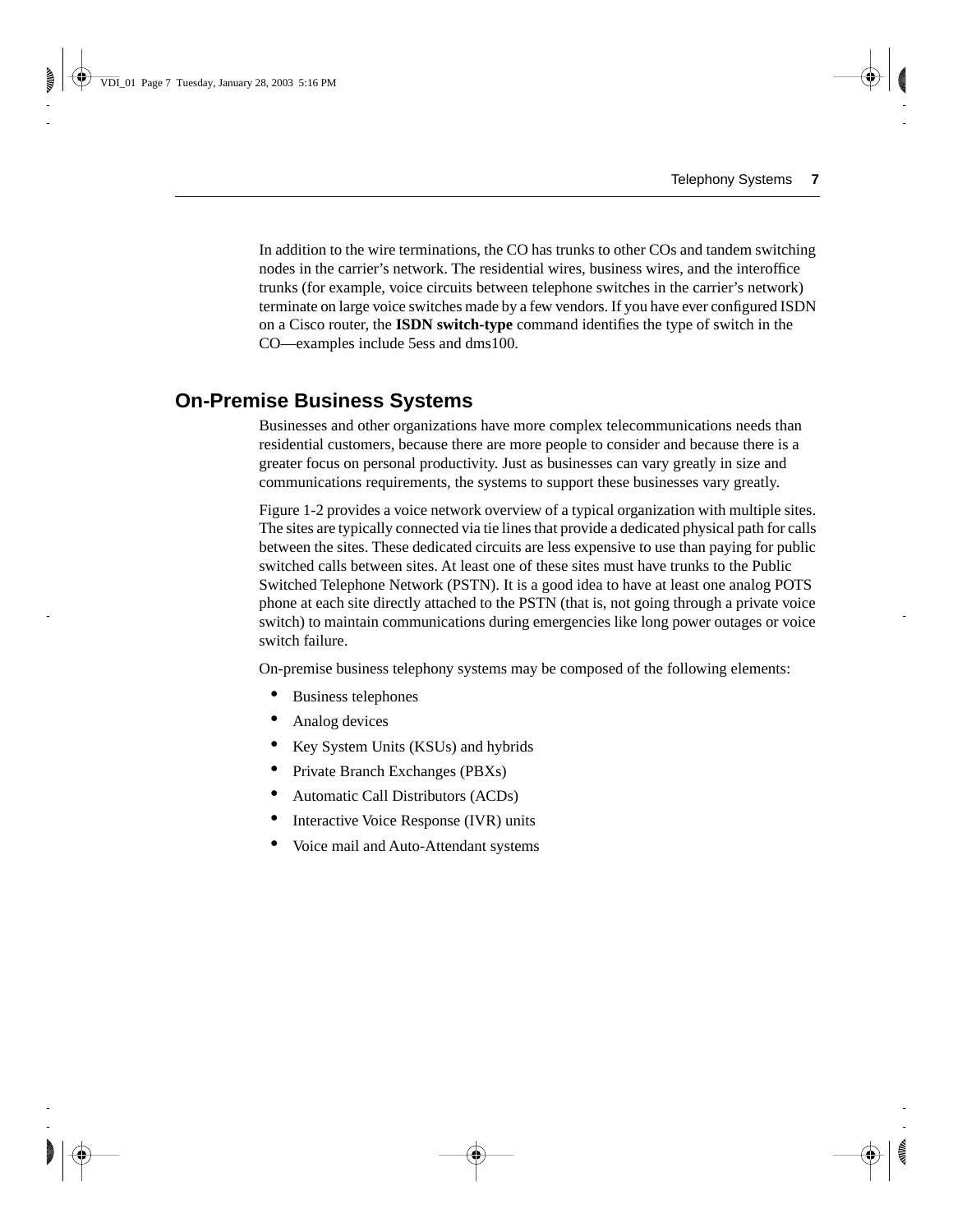**Figure 1-2** *Typical Business Voice Network with Multiple Sites*



#### Business Telephones

A business telephone is typically designed to operate with the specific key system or PBX installed at that location. A key system or PBX manufacturer may offer a variety of telephone models for use with the particular system—from single-line telephones with no display, to multiline telephones with a large display and an attendant console. Business telephones offer more features than standard analog telephones, but the instruments are much more expensive—each telephone can cost hundreds of dollars. The telephones usually have a message-waiting indicator lamp that lights whenever the user receives a voice-mail message. Many business telephones have display screens where information such as caller ID or date/time is displayed. Most telephones accommodate multiple telephone lines, or appearances, so that you can juggle multiple conversations simultaneously. In addition to the keys from an analog keypad, a digital telephone may have a hold button, numerous function keys that provide quick access to advanced calling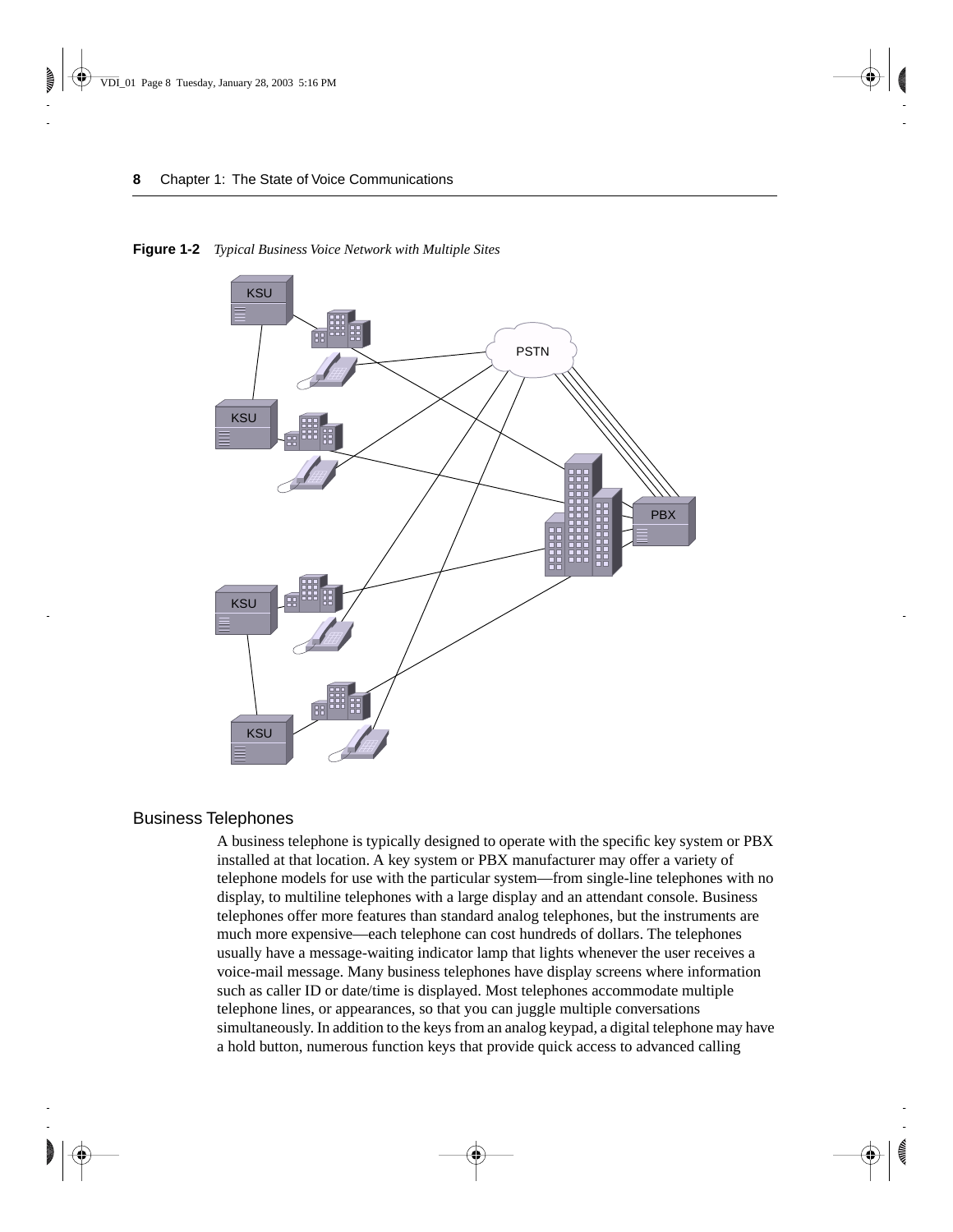features, and numerous keys to select lines or outside trunks. The power for the phones comes from the wires that connect to the key system or PBX. The telephones are called digital because the audio signals are transmitted to and from the key system or PBX in digital form. The telephone has a codec to convert between the analog and digital signals.

#### Analog Devices

Analog devices in a business telephony environment include fax machines, modems, and standard analog phones. These devices require special ports to connect to the key system or PBX because they do not understand the proprietary digital signals from the phone switch. They are designed to plug directly into a POTS line. This is just another name for a regular residential line or a loop-start trunk in a business environment.

#### Key System Units and Hybrids

*Key systems* and *hybrids* are devices that enable businesses to share a small number of outside telephone lines among a larger number of employees. Since all employees are not constantly using their phones, businesses can reduce phone circuit expenses by using a fewer number of lines more efficiently. In a traditional key system, users can access any one of the analog telephone lines (for example, 1-MB circuits) that are connected to the system by pressing a button on their telephone. There is no routing logic within a traditional key system. Each button is strictly associated with a port to an outside line.

Key systems are typically scoped for businesses that need from ten to 100 telephones. A starter system might support up to 16 telephones and 6 outside trunks. A larger system might support up to 80 telephones.

In one standard key system implementation, all of the telephones are squared. (The origin of the term, squared, is unclear, but it is associated with the earliest electronic key systems.) When a telephone is squared, it means that every telephone is identically configured with a button for each outside line. In such a scenario, each of ten users might have the same three outside lines accessible from the same three-button locations. An LED or an LCD display indicates to other users when a given line is busy.

One of the defining characteristics of a key system is that there is no call routing or digit manipulation. When you press a button on the telephone for an outside line, you instantly seize the trunk associated with that button and hear a dial tone from the central office. Traditional key systems do not support T1 trunks—they generally use loop-start trunks. The key system may be optionally configured to let you dial 9 to seize the next available trunk instead of pressing a button for a specific outside line.

Key systems have evolved into hybrid key systems, which offer services more like PBXs, and in some cases offer a number of integrated voice applications. These systems may provide advanced calling features, support for T1, PRI, and direct inward dialing (DID) trunks, and may have self-contained voice mail, auto-attendant, ACD, and IVR systems.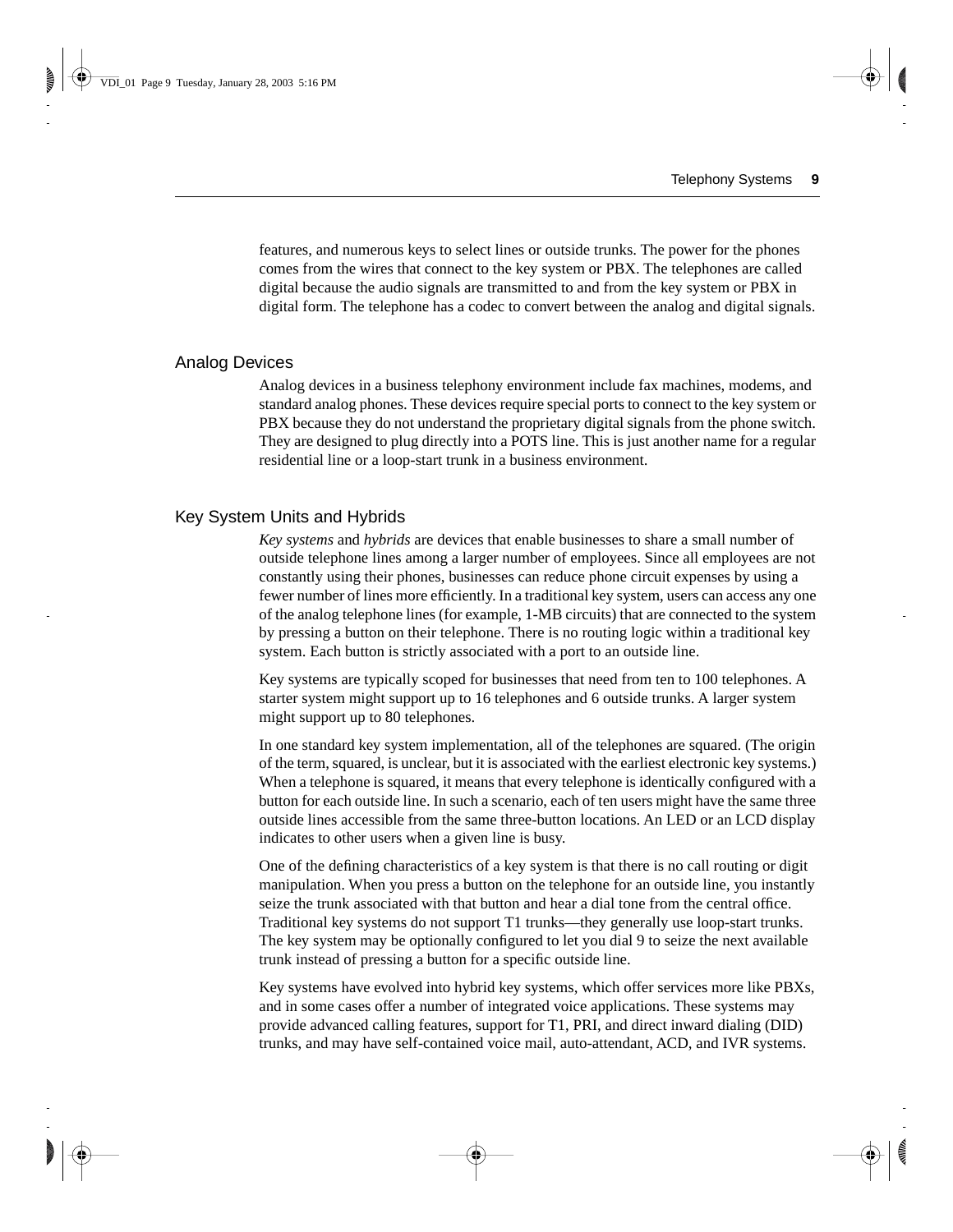These systems really have more functionality than a PBX, but the name hybrid key system is still used because the system may support fewer lines or trunks than a traditional PBX.

#### Private Branch Exchanges

A *private branch exchange (PBX)*, which is sometimes called a *private automatic branch exchange (PABX)*, is a true call-routing switch. Unlike a traditional key system that has buttons for specific outside lines, a PBX maintains a call-routing table. This may be a static table, or it may be a complex set of rules that define a *Least Cost Routing (LCR)* scheme. Do not confuse LCR with any concepts from dynamic data routing protocols. LCR simply refers to routing calls based on the least financial cost. The LCR scheme generally considers the destination number and the time of day to decide which trunk will provide the lowest per-minute cost for the call. The set of rules is statically defined in the PBX configuration.

From a physical perspective, a PBX is one or more shelves (or carriers according to AT&T/ Lucent terminology) with a backplane that accepts cards. Types of cards that you are likely to encounter include digital station cards, analog station cards, and trunk cards. There may be a number of other card types, including CPU cards, echo cancellers, and so on. Figure 1-3 illustrates the functional components of a PBX. Most PBX systems enable cards to be hot-swapped, with only the corresponding section of the PBX configuration needing to be modified. Some PBX cards are reconfigured by setting DIP switches on the sides of the cards. Often you have to remove a card to see the DIP switches.

**WARNING** Be careful to follow the procedures defined by a PBX vendor before removing cards in a PBX. You may need to unplug the card to set DIP switches, or simply to reset the card while troubleshooting problems. In some cases you must toggle a switch on the card before removing it, or you risk damaging the card and the entire phone system. In some PBXs, if you do not remove system power from a card (via a toggle switch, for example), the telephone switch can literally catch on fire when you unplug the card.

#### Automatic Call Distributors

An *automatic call distributor (ACD)* is just a specialized PBX. ACDs are typically associated with call centers, such as sales or support organizations. Inbound calls are distributed to call agents according to a set of rules. A call may be sent to the longest idle agent, or to the agent with the most experience with a particular product or service, for example. Agents must log on to the ACD system, so make sure that the logon process is supported as part of the voice/data integration design.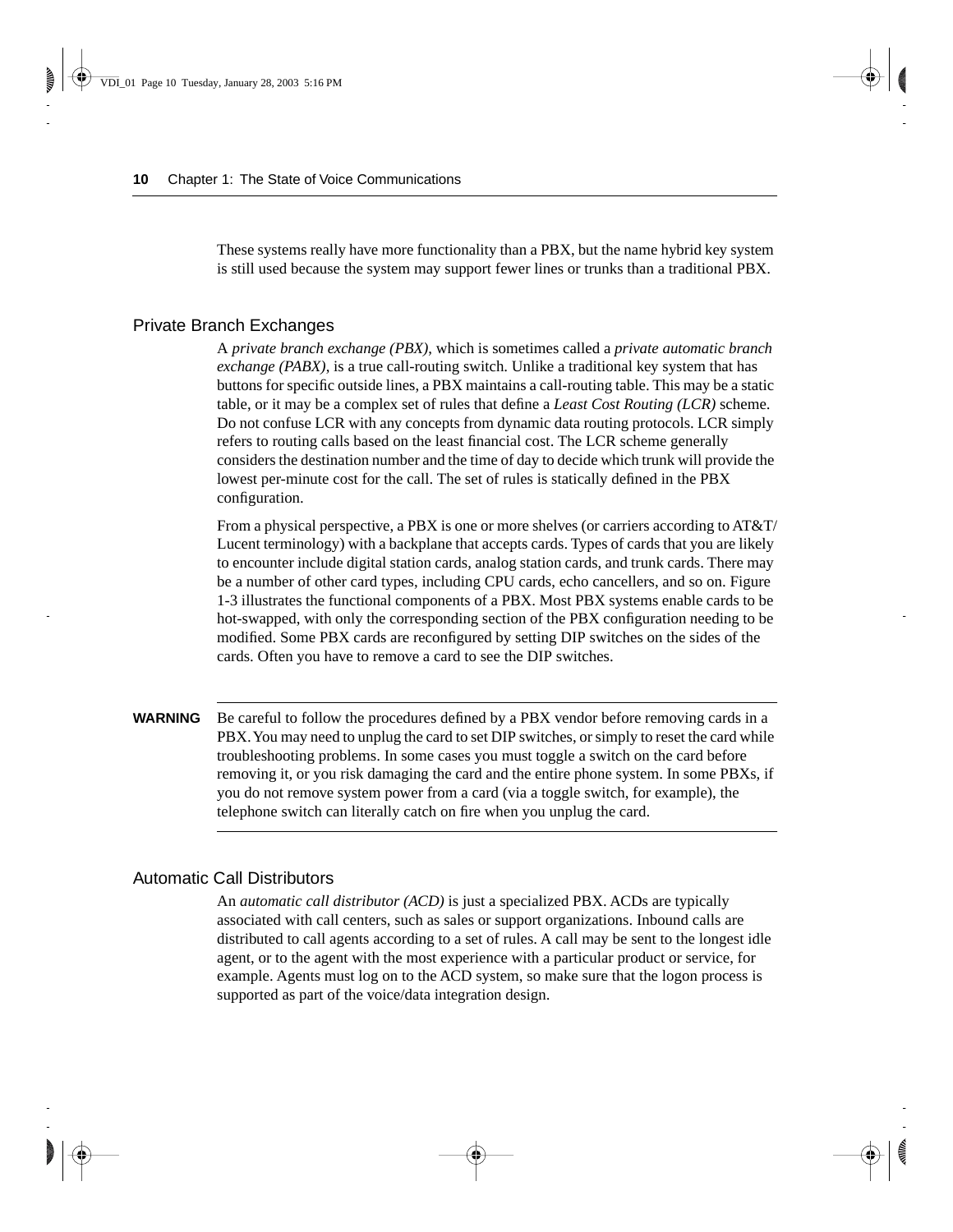**Figure 1-3** *Functional Components of a PBX*



Dedicated terminal

How does the ACD get data to make call-distributing decisions? The dialed number identification service (DNIS) value from the inbound call is a start. The automatic number identification (ANI) can often provide unique customer identification. The caller may also interact with an interactive voice response (IVR) unit that collects information, such as account numbers or product serial numbers, prior to the caller reaching a live agent. This information is used as a key to search a database, and the appropriate record may be presented to the call agent via a computer application. The term *screen pop* is commonly used to describe the information that appears on the call agent's computer screen.

One interesting feature of an ACD system is that there may be more trunks than there are call agents to service the trunks! Whenever you call a business and hear, "We are experiencing unusually high call volumes—please wait for…," you are one of the callers in queue. ACD systems offer a simple priority queuing mechanism to move favored customers to the front of the line. Conversely, customers calling to discontinue a service may be pushed to the back of the line. So be wary the next time an automated system gives you the option to discontinue a service. Good ACD systems can tell you how long to expect to be on hold, or how many callers are ahead of you. Bad ACD systems, or poorly implemented ACD systems, can provide dead air that makes you think you have been disconnected.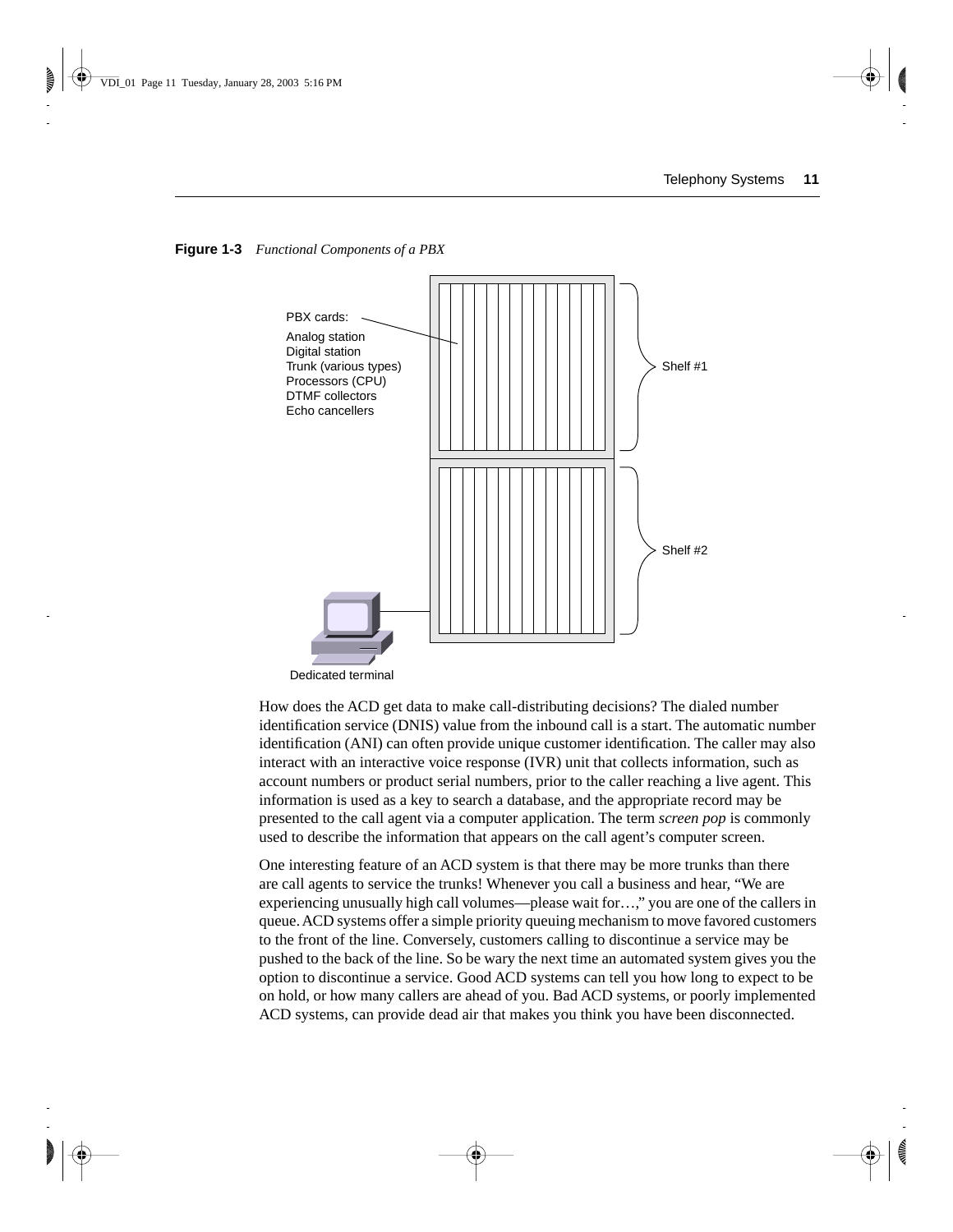#### Interactive Voice Response

Aside from collecting information for call center agents, an Interactive Voice Response (IVR) system can also offload some traffic from the call center. Simple queries like store hours or directions can be automatically processed, so call agents have more time to manage complex calls. IVR systems, when linked with back-end databases, can provide real-time and customer-specific data that further offload call centers. Processing requests such as account balance inquiries and appointment scheduling are ideally suited to IVR systems. Call center agents are happier when they do not have to perform such repetitive tasks.

#### Voice Messaging and Auto-Attendant

A voice-messaging (or voice-mail) system stores spoken messages destined for users that have a voice-mail account on the system. The system is normally a standalone device that connects to a PBX, though it may be bundled into a hybrid key system. Standalone–voicemail systems normally connect to a PBX via standard phone lines or trunks for the audio path and call signaling (such as loop start, E&M), and via an RS-232 serial connection (such as Simplified Message Desk Interface [SMDI]) for signaling about which voice mailbox to access.

When a PBX forwards a call to a voice-mail system (for example, when the destination is busy or not answering), the voice-mail system needs to know the destination mailbox. This information enables the voice-mail system to play a personalized greeting, and to record a message from the caller so that the intended recipient can retrieve it at a later time. The PBX may be programmed to provide the destination mailbox to the voice-mail system via the serial SMDI connection. If the PBX is not programmed for this functionality, then it cannot forward calls to a personalized voice mailbox for each user; it can only forward calls to the main voice-mail number, where an auto-attendant processes the call.

The voice-mail system auto-attendant provides a recorded greeting such as, "Welcome to company X; please enter a mailbox number or press 1 to spell by name." Callers can then interact with the voice-mail system by pressing keys on their phone in response to voice prompts. The auto-attendant processes digit input from the caller, recalls the personalized voice-mail greeting of the intended destination, and records a message from the caller. The auto-attendant may then accept additional input from the caller to leave a message for a different recipient.

### **Off-Premise Centrex Systems**

Carriers and service providers offer Centrex service to their customers as an outsourced telecommunications solution. Traditional Centrex service provides the functionality of a customer's PBXs from the phone switches in a CO. Centrex service can support direct inward dial (DID), abbreviated dialing between customer sites, call transfer, forward,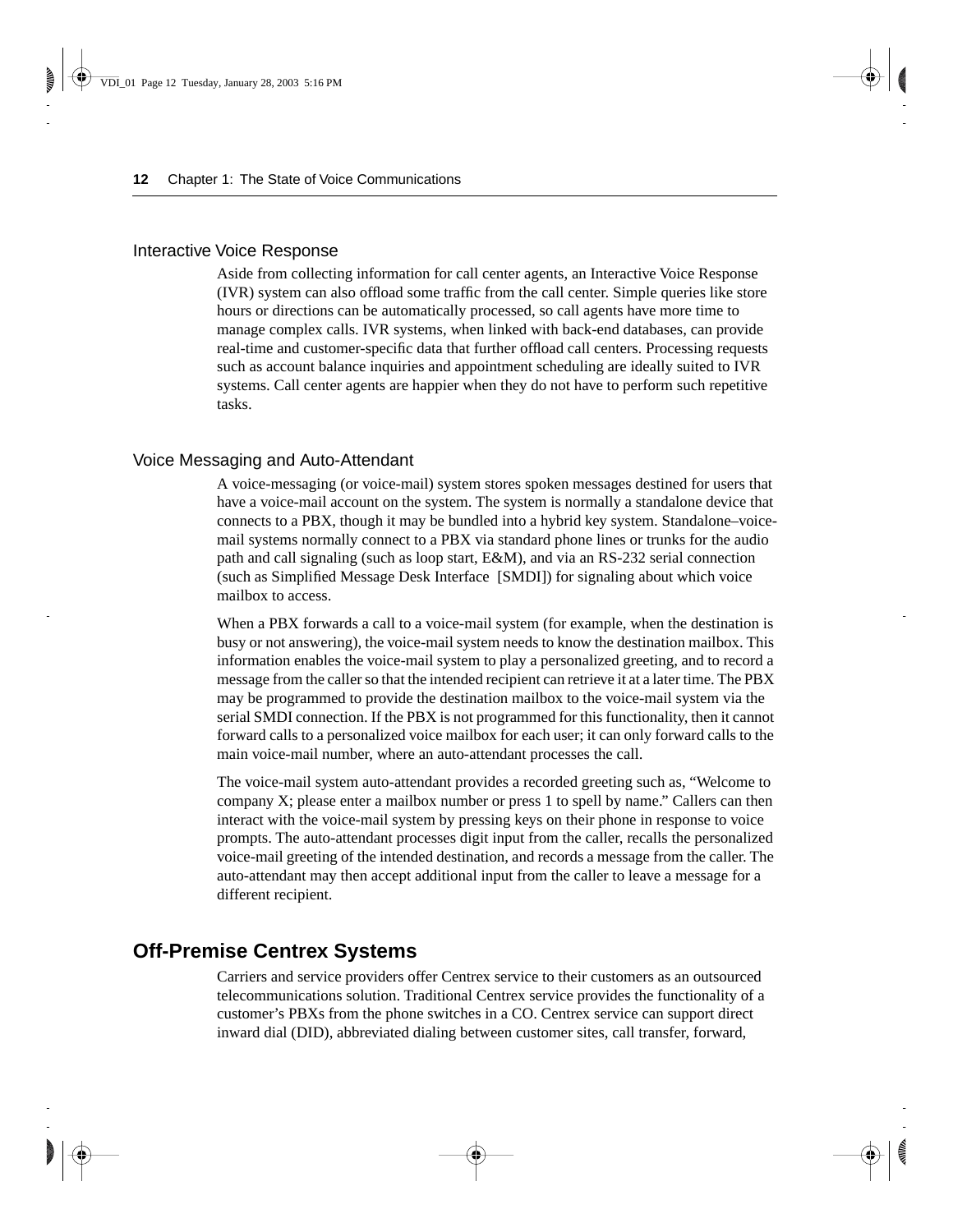conference, hold, and call waiting—all of the normal PBX functions. Centrex also supports voice mail, though most phones used with Centrex service are not equipped to take advantage of the message-waiting lamp. A stutter dial tone is normally used to indicate a waiting voice-mail message.

The telephones are the only equipment located at the customer sites when Centrex service is used. Customers may use normal telephones, or they may connect a PBX to the Centrex service to enable employees to use telephones with more features (for example, number display, multiple lines, message-waiting lamp, buttons dedicated to features, and so on).

Centrex is a very compelling service for some businesses, but it does have its limitations. The month-to-month service lease is a small financial commitment compared to purchasing an expensive PBX. The service is provided by highly reliable CO telephone switches that are monitored and maintained 24 hours per day, with no dependence on electricity from the customer's location. For widely distributed campuses, Centrex may be more cost effective than installing phone switches in multiple buildings or ordering off-premise extension (OPX) circuits. Centrex is conceptually more scalable than a small phone system for rapidly growing companies, in that the CO phone switch can accommodate many Centrex lines.

On the less appealing side of Centrex, you are at the whim of a phone company whenever you add an employee who needs a phone. The carrier may have a provisioning backlog or run out of Centrex lines in a busy exchange, which leaves you few options when you have new users that need a telephone. You must have a separate copper wire pair for each phone connected to the Centrex service, and the explosion of wiring becomes impractical as an organization grows.

# **Trunk Circuits**

To provide useful communication, the telephony equipment at your site needs to interface with the equipment at other sites and with the PSTN. This is analogous to having WAN data circuits at each site and a connection to the public Internet. The types of circuits used for voice communications bear resemblance to data circuits at the most basic level—that is framing, line coding, and channelization—but the similarities end there.

The physical facility for a voice circuit is either a DS0 that delivers a single analog voice channel, or a time division multiplexing (TDM) digital facility that delivers many voice channels. In the United States, a T1 delivers 24 voice channels with in-band signaling. Most of the world uses an E1 to provide 30 voice channels, a framing channel, and a signaling channel. A digital facility can be directly connected to a T1/E1 card in the PBX, but an external channel service unit (CSU) commonly serves as a point of demarcation between the carrier-owned circuit and the customer-owned wiring and equipment. If the PBX or key system does not have a T1/E1 card, then a Channel Bank can split the T1 into separate DS0s and provide a wire pair to each analog port in the voice switch.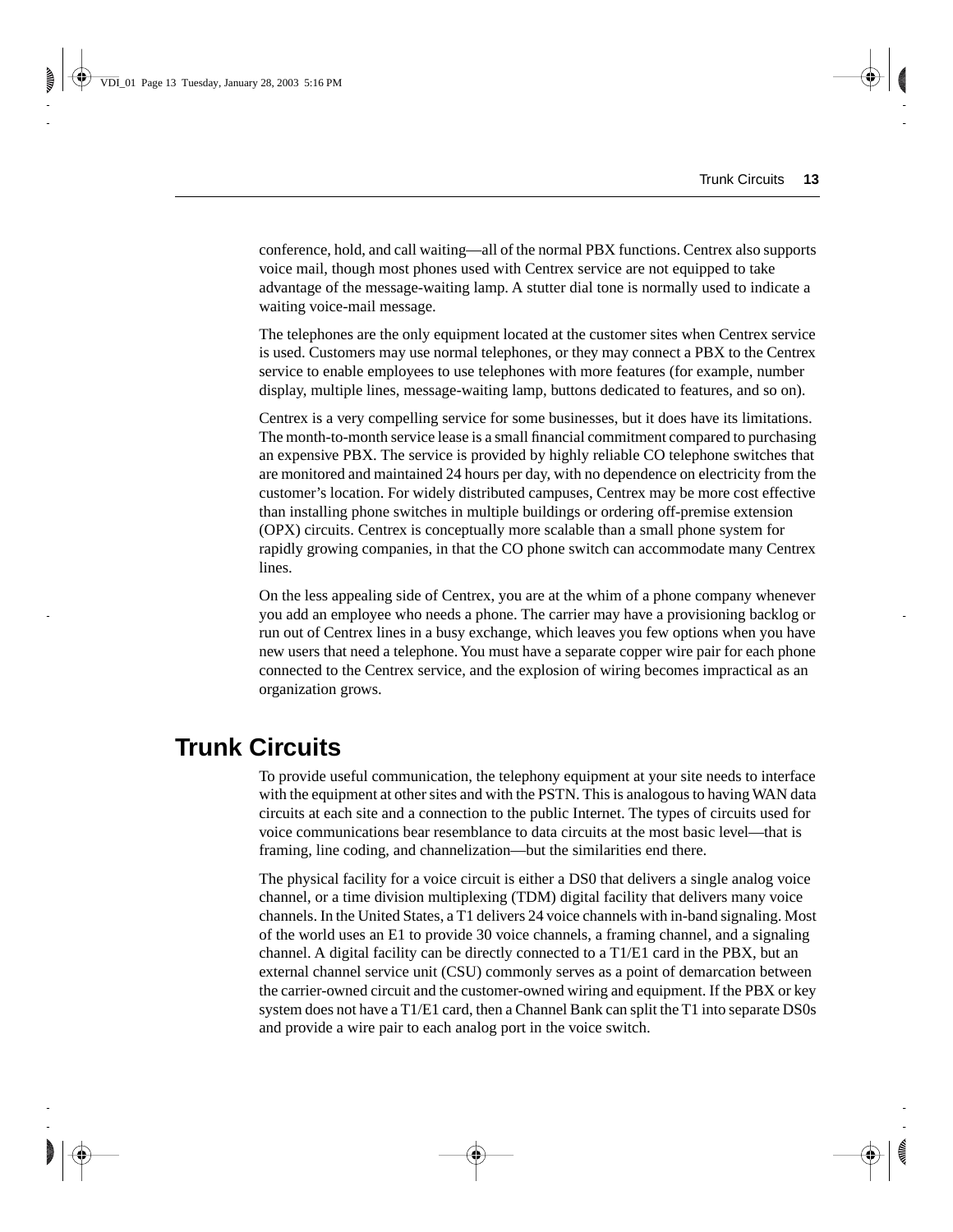In the United States, you can order the following types of voice circuits from circuit vendors:

- Dial-tone lines
- Both-way trunks
- DID trunks
- ISDN PRI trunks
- Point-to-point tie lines
- Off-premise extensions
- Foreign-exchange trunks

*Dial-tone lines* are circuits that provide analog connectivity to the CO via a single pair of wires. Each dial-tone line is uniquely associated with a phone number that is assigned by the circuit vendor. This type of connection is used in residential phone lines. In a business environment, this circuit may also be called a *loop-start trunk* if it is connected to a key system or PBX. These types of circuits are more commonly associated with key systems than with PBXs.

*Both-way trunks*, also called *combination trunks*, must be connected to a key system or PBX. Ground-start signaling is normally used to prevent inbound and outbound calls from seizing the trunk at the same time. Chapter 2, "Enterprise Telephony Signaling," examines loop-start and ground-start signaling. A common way that companies use both-way trunks is for outbound calling only. This is because another circuit provides direct inward dial, so the both-way trunk effectively becomes a direct outward dial (DOD) trunk.

A *direct inward dial (DID) trunk* enables callers to directly reach employees without being transferred by an attendant. Consider a business without DID trunks that is assigned 555- 1000 as the main number, and uses three-digit extensions for its employees. If you want to reach someone in this company, you must first dial the main number, and then be transferred to the extension—say, x132. If the company ordered DID trunks and reserved the number block of 555-1xxx, then you could call the person directly by dialing 555-1132.

So why is this so special? What makes it different from residential lines where you can directly reach someone? DID trunks enable more telephone numbers to be assigned than the number of trunks. You can order 24 DID trunks (a full T1) with a block of 100 phone numbers for the employees in your office, and give each of them a unique phone number for the outside world. With normal dial-tone trunks, you only get one phone number for each trunk, and the phone number is always associated with a specific physical line. DID trunk lines accept calls for any of the dialed numbers in the DID block, and the PBX forwards the call to the appropriate extension. This enables inbound calls to use any trunk for any destination in the DID block.

One disadvantage of standard DID trunks is that they only allow inbound calling. This means that you must pay for additional trunks for outbound calling. If your voice services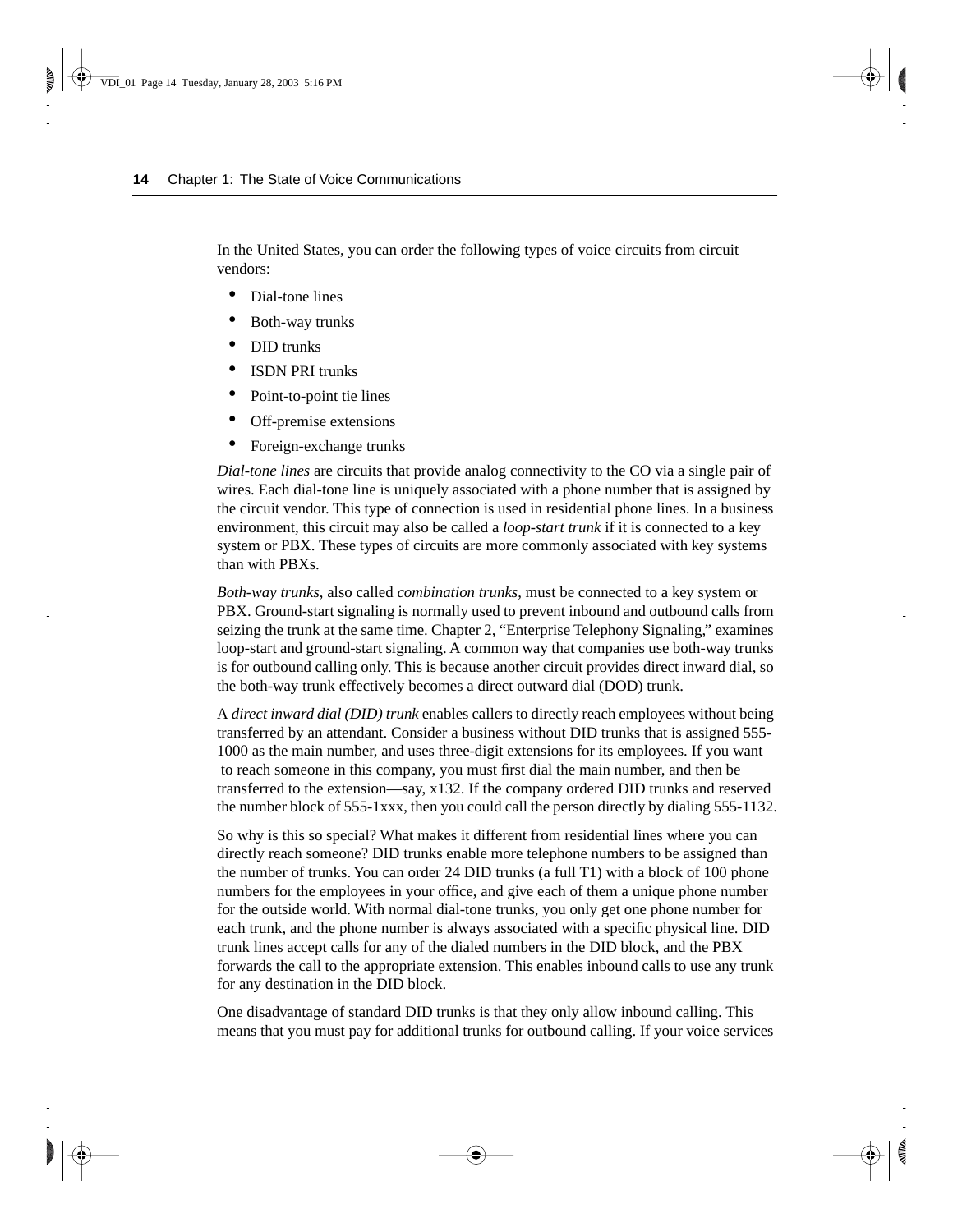are provisioned on a T1 local loop, then you can use some channels for a DID trunk group, and some channels for a both-way trunk group. The both-way trunks would be used for outbound calls only.

An ISDN *Primary Rate Interface (PRI)* circuit provides a 23B+D service in the United States. This means that you get 23 bearer channels that carry voice traffic, and a data channel that carries signaling traffic. ISDN can provide sophisticated calling features and services because there is a full DS0 for signaling traffic. One of the fancier calling features supported by voice PRI circuits is two-way DID. The same trunks can provide DID and enable outbound calls. On inbound calls, automatic number identification (ANI) is available before ringing begins, because it is delivered as part of the call-setup message. ISDN PRI circuits also pass the private switch automatic location identification (PS/ALI) information required for emergency services. In general, the ISDN PRI connection is the conduit that will enable integration of advanced calling features in private voice networks and the PSTN. PBX vendors may continue to use proprietary signaling schemes with their digital telephones. The public voice network has embraced SS7 to support advanced calling features. An ISDN PRI enables these features to function through both networks.

**NOTE** DID, ANI, and PS/ALI are described later in this chapter in the section entitled "Calling Features and Services."

> *Point-to-point* circuits, or tie lines, are clear channel circuits that can be used for voice or data communication. You may be accustomed to T1 data circuits that use extended superframing (ESF) and binary-8 zero substitution (B8ZS) line coding. It is more common in the voice world to use d4 super-framing and alternate mark inversion (AMI) line coding. Use ESF/B8ZS if your PBXs support it. Just make sure that you use the same framing and line coding that the circuit vendor is using.

> Across the tie line, PBXs peer directly with each other—not with the local CO. The PBXs use E&M signaling, discussed in Chapter 2, for call setup and teardown. In a typical implementation, you dial a short-trunk access code to seize a specific tie line. When the PBX at the other end of the tie line provides dial tone, you then dial extensions at that site, or dial 9 to reach an outside line from that office. This is called *tail-end hop-off*, or *toll bypass*, and it can save you a lot of money on toll calls.

> In a larger tie-line network, you might have to traverse multiple tie lines to reach the intended destination. The process for doing this is analogous to source routing— every hop of the voice network must be specified as part of the dialed number. Consider Figure 1-4. In this scenario, you are a caller at site B trying to reach someone at site C. You first dial the trunk access code (TAC) for site A. After you hear a dial tone from the PBX at site A, you dial the TAC for site C. When you hear a dial tone from the PBX at site C, you can call extensions of users at the site.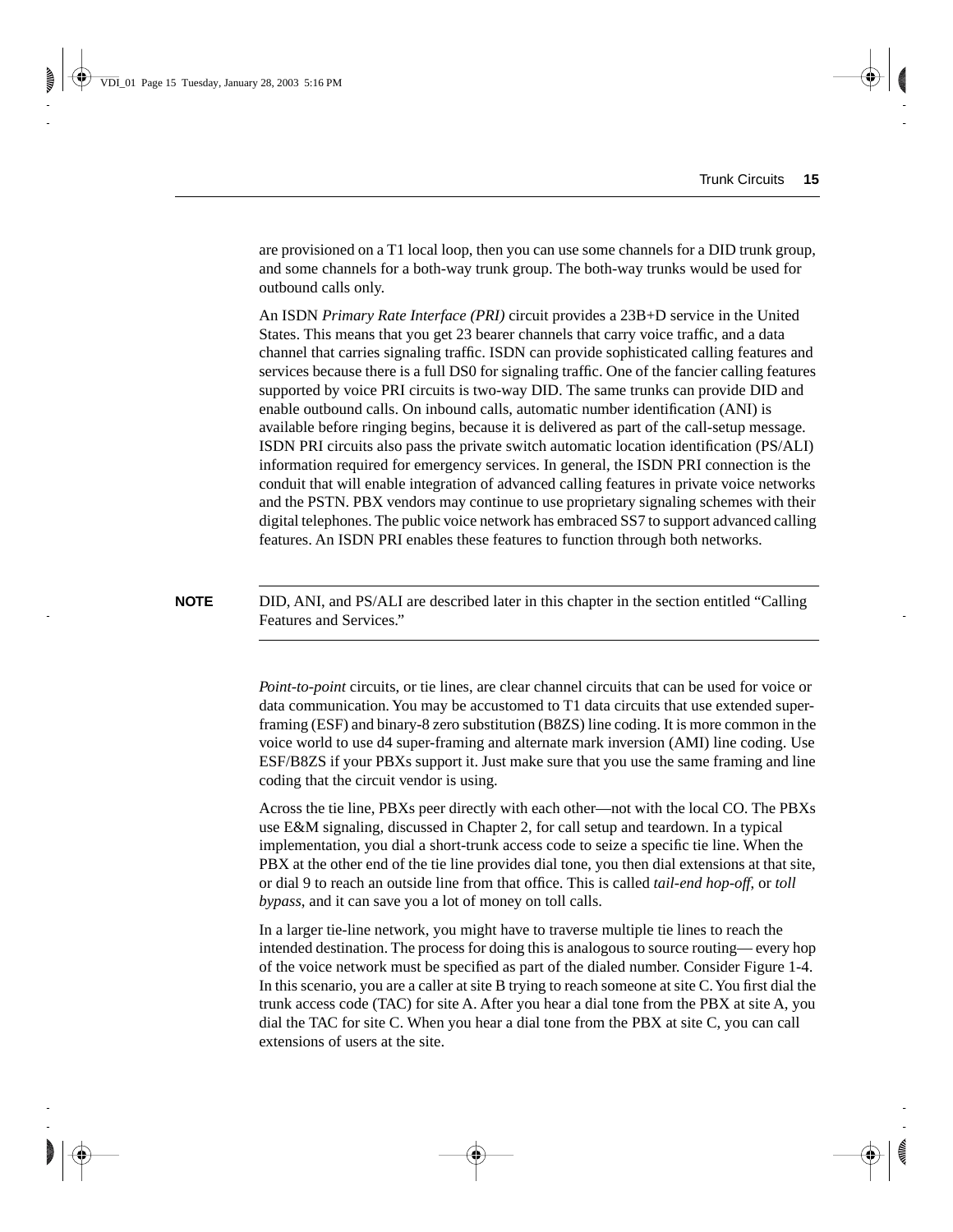**Figure 1-4** *Tie-Line Network with a TAC Numbering Plan*



The process just described illustrates one of the key differences between a traditional key system and PBX. The key system does not have call-routing capabilities, so you must source route all of your calls through the network. As a workaround, a button on your telephone might be configured to dial a sequence of TACs interspersed with suitable pauses. Then, you would press a single button to get dial tone from office X. However, you still need to know which button to push to dial which office, so there is still a routing choice you must manually make with each call.

When you have a PBX network, you no longer need to know where your call is routed. You just need to know the extension of the user you want to reach. The PBX network is preconfigured to route the call out the appropriate trunk at each hop. You dial x231 to reach Chris in the San Jose office, but you do not know what path the call takes (unless you configured the PBX). The call could traverse a tie line, or the PBX may append 1-408-555-1 and send the full 11 digits to the PSTN.

You might have a network with both key systems and PBXs. In one scenario, the central site has a PBX that maintains call-routing information for the entire hub-and-spoke network. The remote sites have key systems, dial-tone trunks to the PSTN, and tie trunks to the central site. The telephones at the remote sites have buttons for dial tone from the PSTN, and dial tone from the tie lines. From a remote site, you can seize a tie trunk and dial an extension in any office directly. The PBX at the central site receives the digits that you dial, and routes the call to the proper destination. This is analogous to a hub-and-spoke data network where the central site has routes for the entire network, but the remote sites only have a default route to the central site.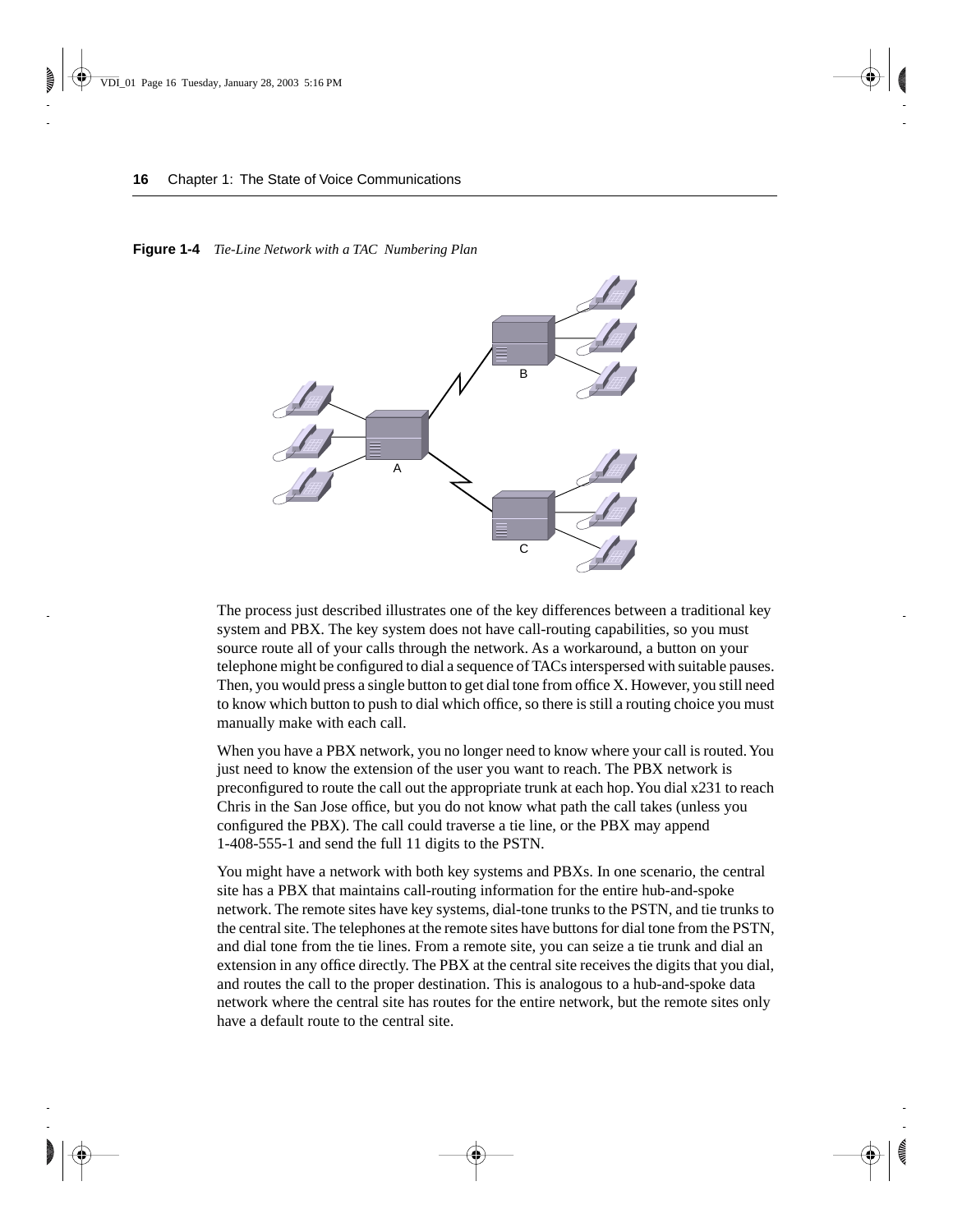*Off-premise extensions*, or *OPX lines*, are useful when you want to integrate remote users into your voice network. At the main site, you terminate the OPX line into your PBX. You assign an extension to that line as if a telephone is locally attached. The other end of the OPX line is directly connected to a telephone at an employee's residence, or a satellite office with a few users. Centrex systems are essentially OPX lines at business locations connected to a CO phone switch.

Remote telephones connected via OPX lines can place calls and receive calls as if they were directly connected to the phone switch at the main site. They do not have all of the features of digital telephones, but they can use hook-flash or key sequences, like \*70, to take advantage of PBX features. A voice-mail–alert lamp will not work, but a stutter dial tone can be used to indicate voice mail.

*Foreign exchange lines*, or *FX lines*, give an organization a local telephone presence in areas where it may not have a local physical presence. Imagine that you have a business with offices in San Francisco but many clients in Los Angeles. You may not want your clients in Los Angeles to make long-distance calls to speak with you. In this case, you can order an FX line from your business office to the circuit vendor's CO in Los Angeles. You then have a local number for Los Angeles callers, but it rings directly to you in San Francisco. This is basically a back-hauled voice line. This application for FX lines is not commonly used now, because 800-number service provides the same function and more. With 800 service, callers have toll-free access to your business, and you have the same 800 number for many different geographic regions.

FX lines are still useful if your business makes a large number of calls to a specific remote destination. If you have a tie line to a business office in that location, you can use tail-end hop-off. If you do not have a business office in the area, then you can order an FX line and use that line for local calls to the area.

Figure 1-5 summarizes the relationship between tie lines, OPX lines, and FX lines. Remote connections between key systems or PBXs are provided with tie lines. Remote connections between a voice switch and a telephone are provided with OPX lines. Remote connections between a voice switch and a distant CO are provided with FX lines.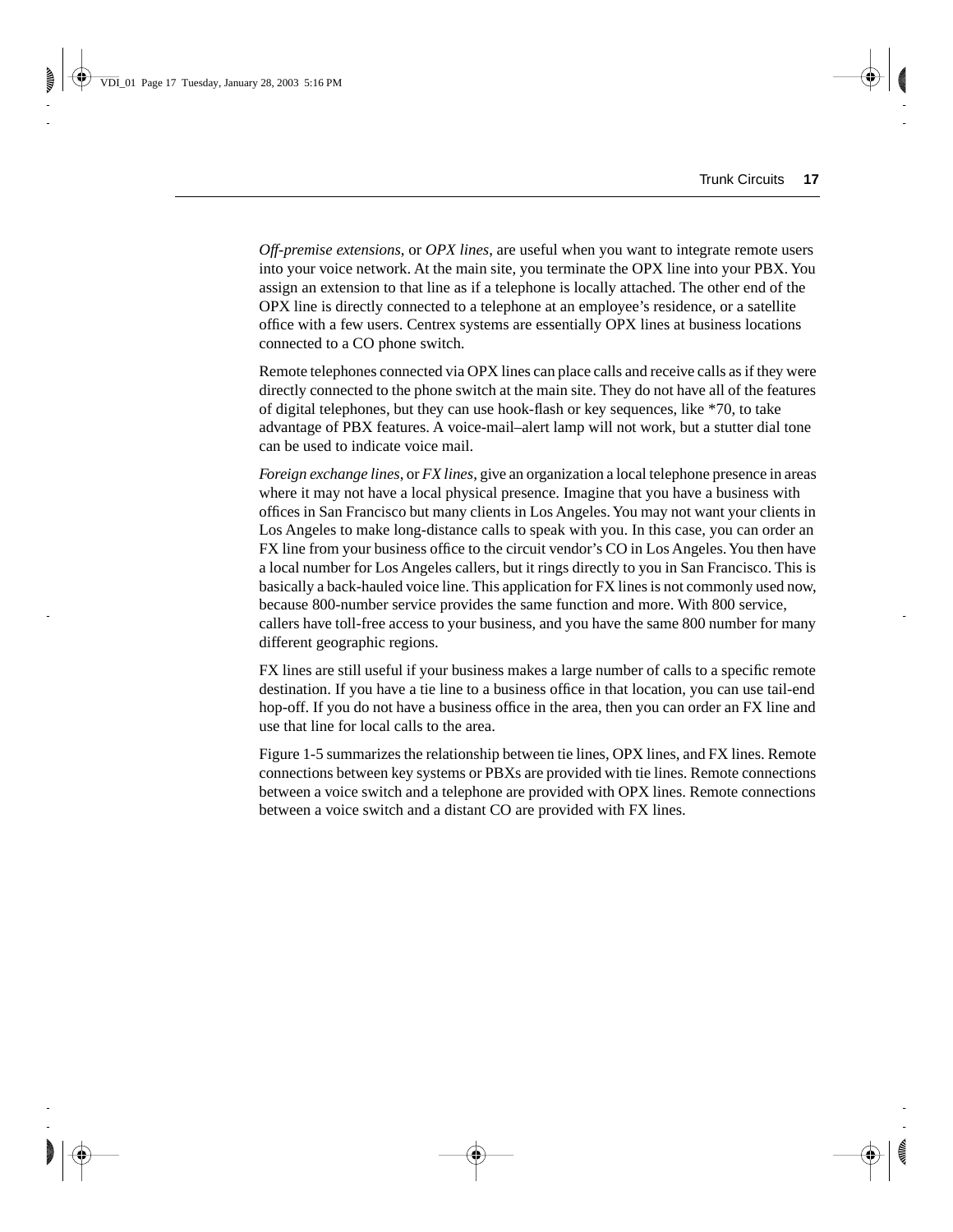**Figure 1-5** *Relationship Between Tie, OPX, and FX Lines*



# **Calling Features & Services**

In addition to basic call connection and disconnection, a variety of additional calling features and services are available for residential and business telephone users. The most common features and services are grouped here according to the following categories:

- Call Session Management
- User Identification
- **Convenience**
- **Security**
- Emergency Response

## **Call Session Management**

These features help you control how new or existing call connections are handled, and how additional call connections are handled when other connections already exist. You have real-time control over where calls are terminated—whether to a different phone set, multiple phone sets, or to a voice mailbox. These features are provided by the phone switch (for example, hybrid key system or PBX) at each site.

*Call hold* places an active connection in an idle state without disconnecting the call. The endpoint of the call is temporarily suspended, but it is not moved. At this point, you can receive or place a call on another line, or perform some action while the other party waits.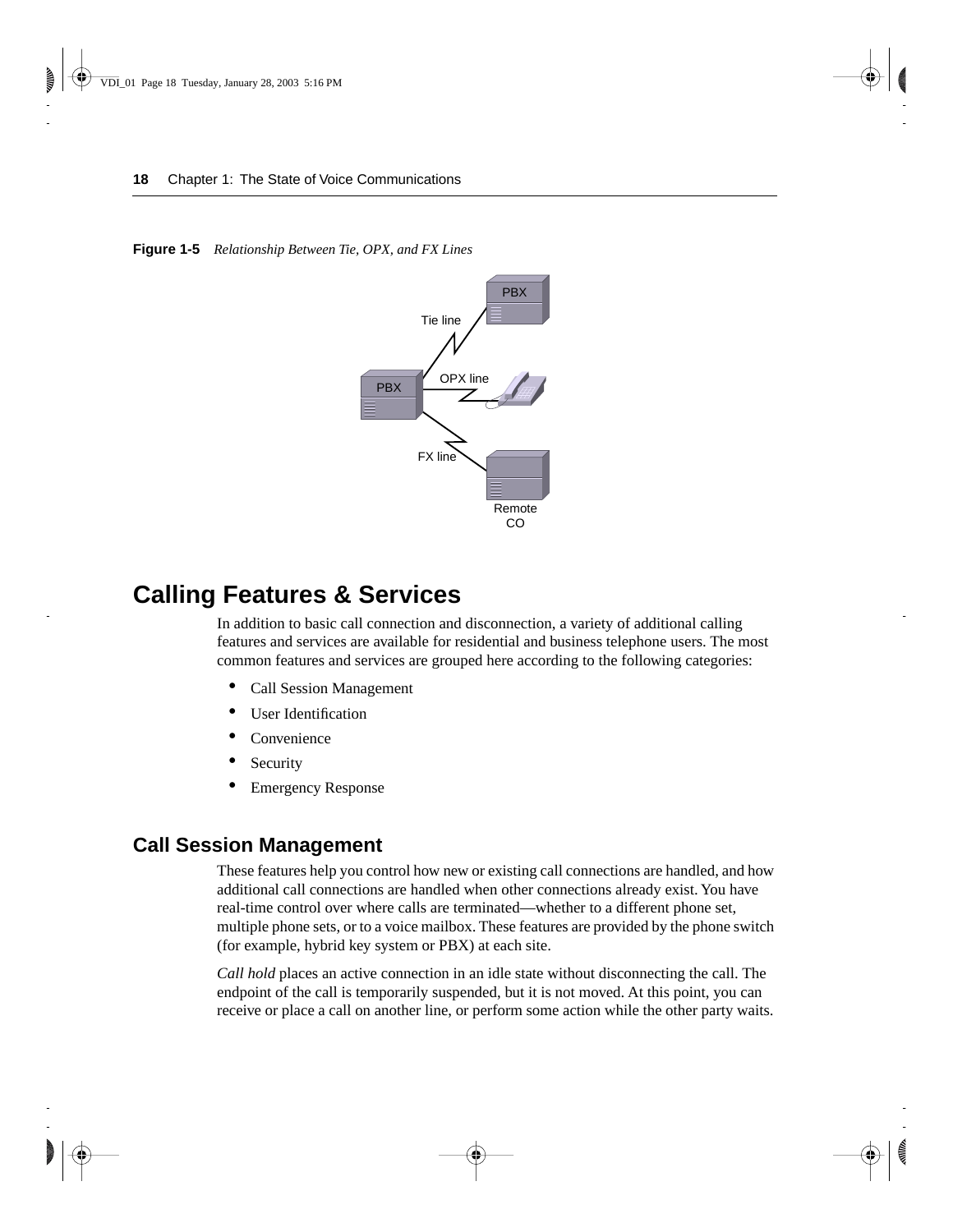Call hold is often implemented with music on hold, to reassure the holding party that the connection is still active.

*Call park* is used to transfer an active call connection to a temporary holding point, from which you may retrieve the call. An extension identifies the temporary holding point, or where the call is parked. Call park is often used in conjunction with an intercom system that notifies users of calls that are waiting. For example, a loudspeaker might announce, "Pat, you have a call parked on 101." Pat would then retrieve the call by pressing a button on the phone (for example, Intercom) and entering the extension 101. This feature is similar to call transfer, except that you manually accept the call from any telephone instead of passively receiving the call when your phone rings. This is beneficial in environments where you need to receive calls but may not be close to your own phone. Instead of trying to track your present location, the attendant can notify you over the loudspeaker.

*Call transfer* enables you to transfer your end of an active call connection to another user without disconnecting the remote party. Attendants (or receptionists) use this feature extensively to direct calls to various extensions. This feature saves the remote party from having to redial a different number in your organization. If you only have an extension and no direct phone number, then a party from outside of your network cannot call you without being transferred.

*Call conference* enables three or more people to simultaneously communicate. There are two types of audio conferencing: spontaneous and planned. The spontaneous type (that is, ad hoc conference) enables an active call connection to be converted to a conference call by the addition of other parties at any time. A PBX or hybrid key system typically supports this feature. A planned conference (or meet-me bridge) normally has a "conference bridge" phone number to which all parties must connect, and a passcode that identifies the specific conference. Planned conferences are usually provisioned on specialized equipment that accommodates more participants than spontaneous conferences. Spontaneous conferences have the advantage that participants need not be notified prior to the conference.

*Call waiting* notifies you of inbound calls when you are already engaged in an active call connection. This feature is useful when you do not want to miss calls. In business environments, this feature is typically implemented with multiline phones. With Centrex or residential phone service, you can be notified via an audible tone during your active conversation.

*Call forwarding* enables calls destined for your phone to be directed elsewhere in response to different conditions. Calls can be forwarded to your voice mailbox when your line is busy or you do not answer after a preset number of rings. This feature can function with call waiting. You can also specify a number to which all calls should be forwarded, such as another call agent, or your mobile phone. Some systems offer additional options for conditionally forwarding calls.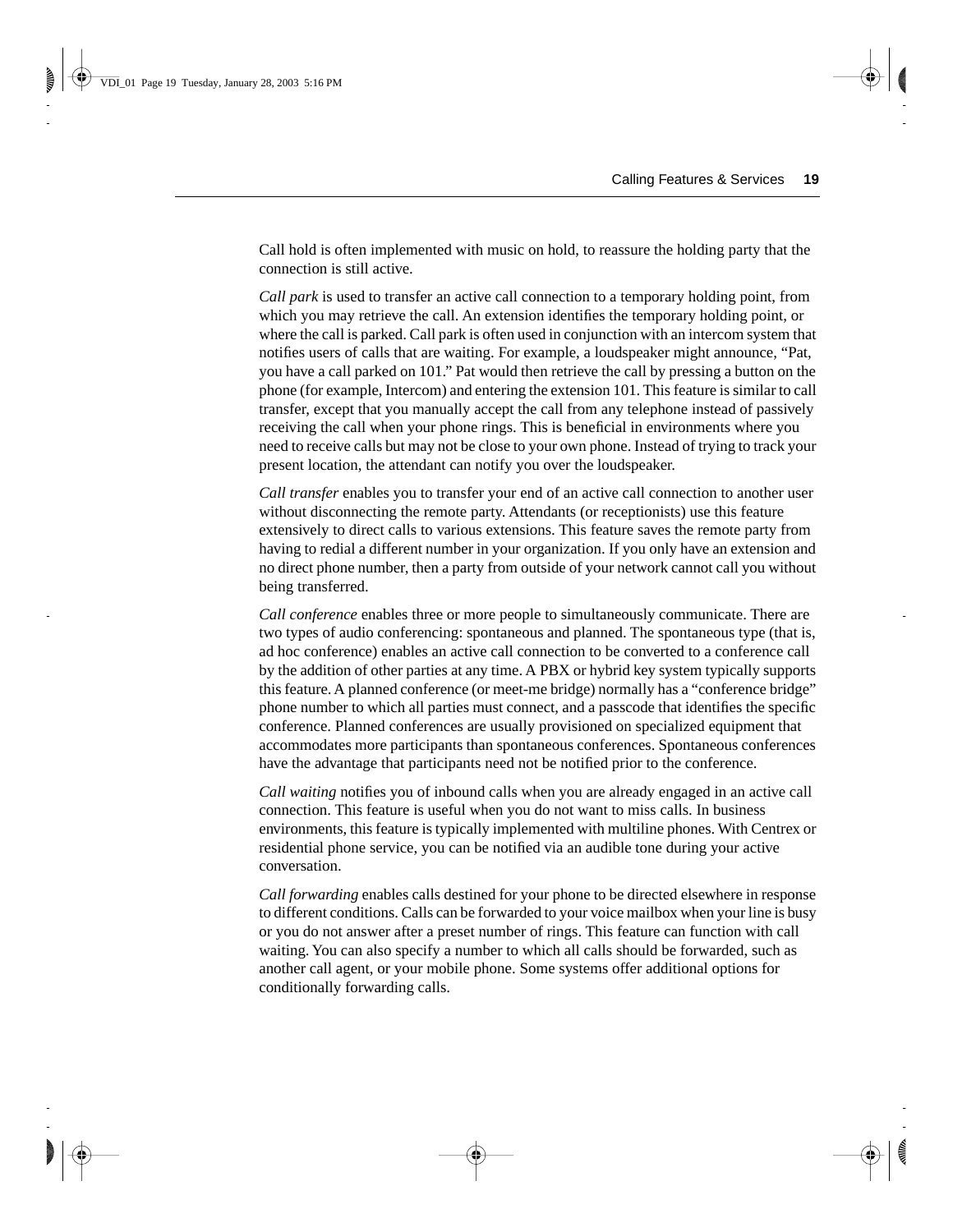*Do not disturb (DND)* creates the appearance that your phone is busy. If you have voice mail provisioned, all calls will be forwarded to your voice mailbox. This feature is useful when you are woefully behind at work and need to get out of interrupt mode to get some work done.

*Voice messaging* provides the basic functions of a phone answering machine and more. Callers may have the option of marking messages as urgent or private, reaching a live person by pressing a key sequence (normally 0), or transferring to a different extension. You may be notified when you have voice messages by a lamp indicator on your desk telephone or a stutter dial tone when you pick up the phone. These notifications are called Message Waiting Indicators, or MWI. In addition, the voice-mail system may send an alert to your pager based on conditions that you define (for example, all messages, or only urgent messages). When you connect to your password-protected–voice-mail account and listen to your messages, the urgent messages are played before the normal messages. You can sometimes control how messages are played back—faster or slower, rewind, fast forward, repeat, and so on. You have the option of replying to a message or forwarding it to others, unless the message has been marked private. You may be able to send messages to people in your voice-mail network by spelling their names as opposed to entering their extension numbers. This voice-mail network may extend between all of the sites in your organization, or each site may have an independent voice-mail system.

### **Identification**

Several technologies provide identity information about the party that originates a call and the party that receives a call. This information can be used by the calling and called party in a number of ways.

*Caller ID* is provided on loop-start trunks by telephone circuit vendors (Chapter 2 describes loop-start circuits in detail). This service is available to residential phone subscribers, as well. The actual telephone number at the source of the call is passed to the receiver as an analog signal between the first and second ring. This means that calls answered during the first ring may not be identified. The party that originates the call has the option of blocking the source telephone number, except when the call is destined for 800 or 900 numbers. The exceptions are intended to allow billing reconciliation.

*Automatic Number Identification (ANI)* is a service available on ground-start, T1, or PRI trunks (each of these circuit types is discussed in detail in Chapter 2). For calls from a residence, the ANI and caller ID may be the same, but for calls from a business, the ANI delivers the bill-to number (BTN) of the calling party to the destination. ANI does not deliver the exact phone number that placed the call unless this is the same as the BTN. Parties that originate calls to toll-free (that is, 800 numbers in North America) or premium rate services (that is, 900 or 976 numbers in North America) cannot block their ANI, because this information is required by the receiving side of the connection for billing purposes.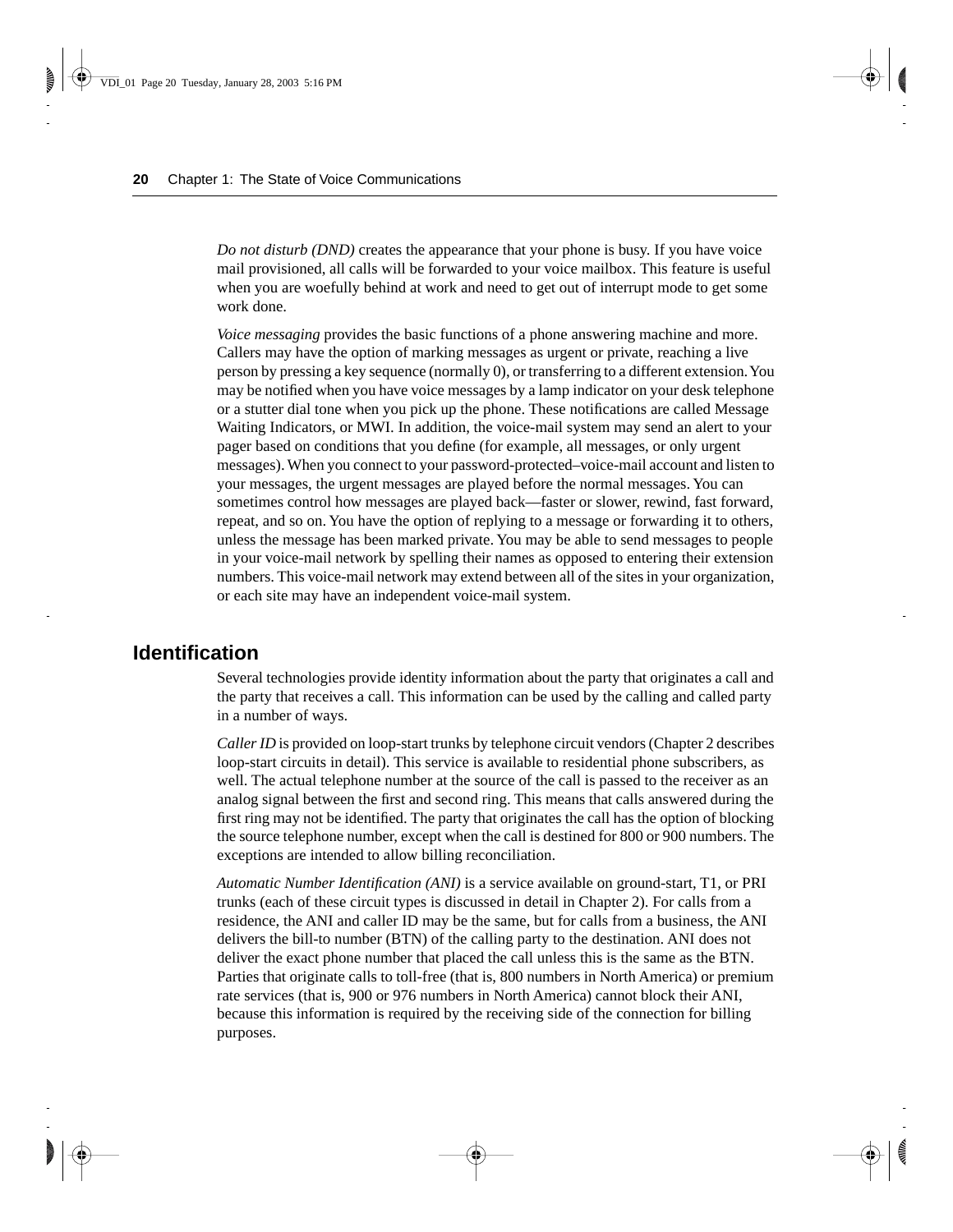*Dialed Number Identification Service (DNIS)* is generally used when multiple 800 or 900 numbers are routed by the telephone circuit vendor to the same trunk group. An organization might advertise separate phone numbers for different types of calls, but the same call center might receive all of the calls. The DNIS value enables the call center to track which number the caller dialed, and to route the call to an appropriate call agent.

*Custom ringing* uses the calling party information to generate special ringing tones when the call is from a predefined party. This helps you identify who is calling you even if you do not have a display to see the phone number of the calling party. A common feature of key systems and PBXs is to provide a separate ringing tone for calls from within the private network and calls from the PSTN. This enables businesses to prioritize customer calls ahead of internal calls. In a residential context, custom ringing is also used to identify which number is called when multiple phone numbers are associated with the same line. This is a popular service to provide a separate "teenager phone number" without physically ordering two separate phone circuits.

*Call return* is the service commonly invoked by dialing \*69 on a POTS phone in the United States. When you dial \*69, the number that last attempted to call you is dialed. Even if the last call attempt to your number was not established (for example, the call is abandoned after two rings), the number is still considered the last number to call you. If that number uses caller ID blocking, then the phone network is unable to complete the call.

A variety of quite useful call logging features are now available. Intelligent phone sets or computer-based telephony terminals can track a list of recent missed calls, received calls, and placed calls. Calls can be returned to numbers from any of these lists. These logging features depend on the availability of caller ID or ANI.

*Caller ID blocking* allows you to maintain a degree of privacy by not revealing your number to destinations that use caller ID. This privacy cannot be maintained when you call 800 numbers, because the destinations have a right to know who is making the calls for which they pay. Similarly, you cannot maintain your privacy while dialing 900 numbers because they must know whom to bill.

**NOTE** The Advanced Intelligent Network (AIN) features that are accessed by dialing \*<digit><digit> in North America, such as \*69 and \*70, are referred to as Custom Local Access Signaling Services, or CLASS.

### **Convenience**

Though several of the features that make use of calling- and called-party identification can be considered features of convenience, they are discussed in the preceding section because of their dependence on identification functions. The features of this section are convenience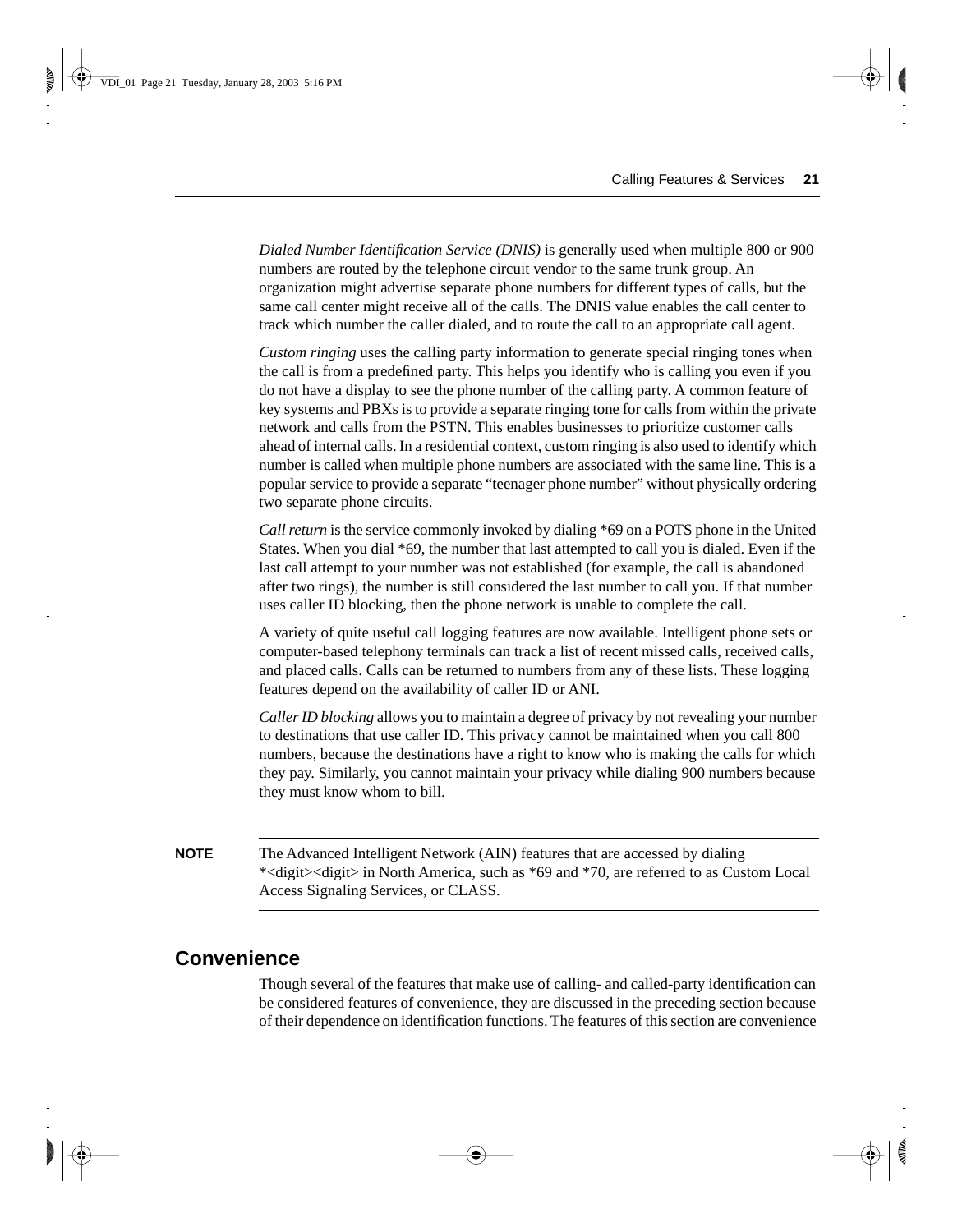features that do not require special information from the network. Generally, these features save you from the tedium of dialing long digit sequences when alternatives exist.

The *intercom/paging* functions of a key system enable users of the system to communicate without using outside lines. The phone connection may be switched directly between the user phones or to an audio broadcast system in the building. Predefined text messages may also be sent to users with display phones. Each local user is accessed via a short extension, typically three or four digits.

Systemwide and personal speed dialing plans use short key sequences to specify calling destinations. The key system or PBX recognizes the short key sequence and substitutes the correct expanded destination number.

*Redial* enables you to call the last number that you dialed again, even if the connection was not completed. This is useful to retry a busy number, to resume a conversation that was accidentally disconnected, or whenever you want to speak to the same party again.

*Repeat dialing* is useful when the intended destination of a call is busy. A key system, PBX, or a service from the circuit vendor will attempt to place the call at predefined intervals, and ring your phone set when the destination line is no longer busy. When a telephone circuit vendor provides this service, you may have instant knowledge of when the destination line is free. With a computer-based telephone terminal, key system, or PBX, you will not know that the destination is free until the predefined interval arrives for the call-retry mechanism.

*Voice activated dialing* is an emerging feature that frees your hands from the keypad. A digital signal processor (DSP) recognizes a characteristic audio sample, and dials the number associated with the audio sample. The audio sample can be the name of a person to call, or it can be an open-ended system where you speak the actual numbers to be dialed. Do not confuse this feature with voice activity detection (VAD), which is a bandwidthsaving technique used in digital voice transmission.

# **Security**

A number of telephony features are designed to reduce your exposure to threatening or harassing calls, or to prevent unauthorized use of your phone system. These features enable you to stop receiving unwanted calls, or to identify threatening and harassing callers. They can also discourage dishonest employees and phreakers (telecom hackers) from exploiting your phone system for toll fraud.

*Anonymous call rejection (ACR)* stops all calls to your number that originate from numbers that use caller ID blocking. The caller hears a system message indicating that such calls are not accepted, followed by instructions to remove caller ID blocking for the specific call.

*Call screening* prevents calls from numbers that you have identified to be threatening or harassing. The caller hears a system message indicating that the desired destination will not accept the call.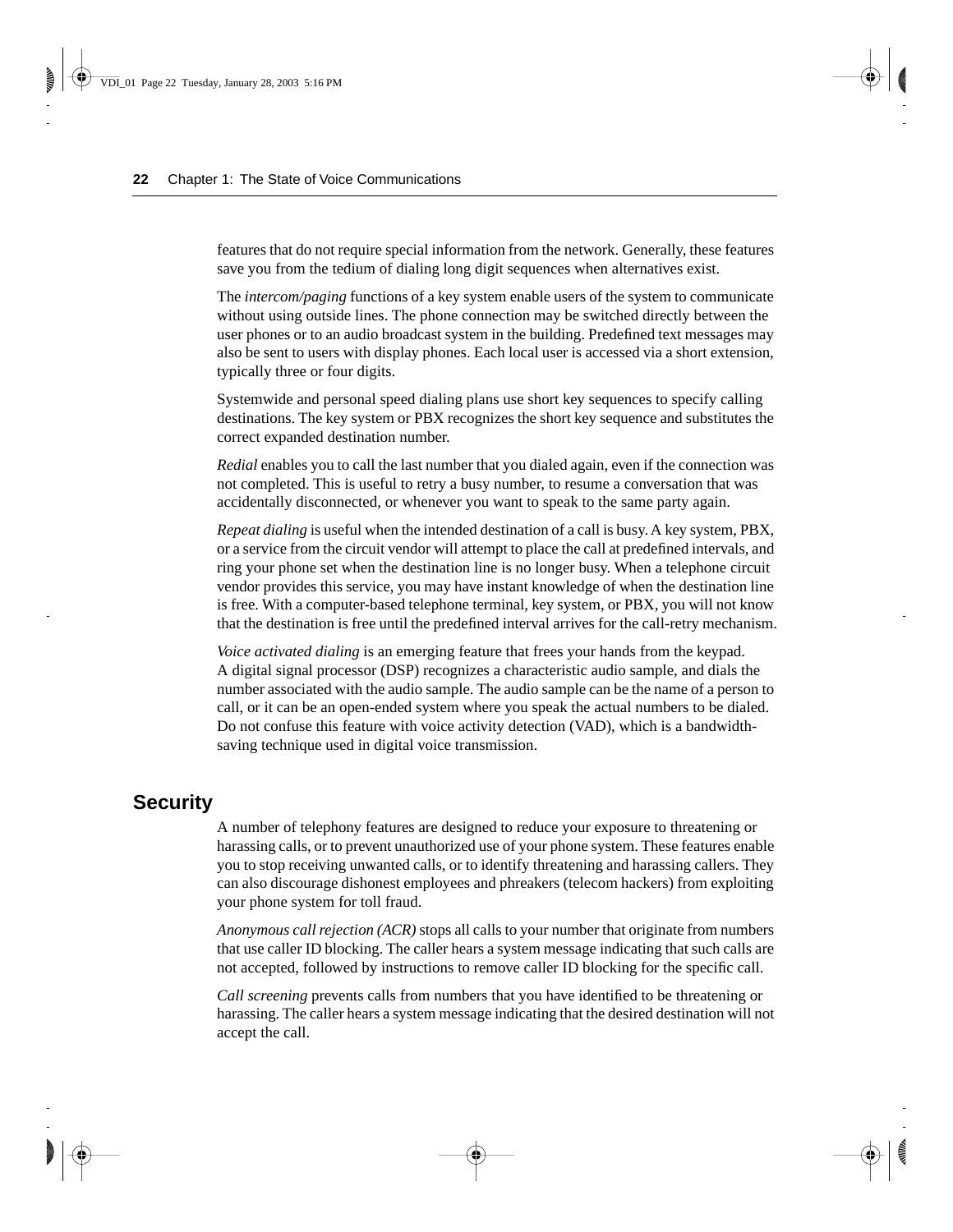*Call trace* is a service that must be specially ordered from the phone company. With this feature, call detail reports are immediately sent to law enforcement officials for criminal investigation. Some organizations, like public school facilities, often have requirements for this service.

*Number restrictions* are often used to prevent calls from your facility to 900 numbers, international numbers, or long-distance numbers. Most key systems and PBXs have a mechanism to create multiple restriction profiles, and assign those profiles specific users. For example, your company executives may need to place international calls to arrange business meetings, but members in the sales department only need to make domestic calls.

## **Emergency Response**

This is an important service that should not be neglected in the process of integrating your voice and data networks. Table 1-1 lists the emergency response telephone numbers for various countries.

| <b>Country</b> | Ambulance | <b>Fire</b> | <b>Police</b> |  |
|----------------|-----------|-------------|---------------|--|
| Armenia        | 03        | 01          | 02            |  |
| Australia      | 000       | 000         | 000           |  |
| <b>Brazil</b>  | 193       | 193         | 190           |  |
| Canada         | 911       | 911         | 911           |  |
| China          | 120       | 119         | 110           |  |
| Czech Republic | 155       | 150         | 158           |  |
| Denmark        | 112       | 112         | 112           |  |
| Egypt          | 123       | 180         | 122           |  |
| Germany        | 115       | 112         | 110           |  |
| Hong Kong      | 999       | 999         | 999           |  |
| Iceland        | 112       | 112         | 112           |  |
| India          | 102       | 101         | 100           |  |
| Israel         | 101       | 102         | 100           |  |
| Italy          | 118       | 115         | 112           |  |
| Japan          | 119       | 119         | 110           |  |
| Korea          | 119       | 119         | 112           |  |
| Malaysia       | 999       | 994         | 999           |  |
|                |           |             |               |  |

**Table 1-1** *Emergency Response Telephone Numbers in Different Countries* 

*continues*